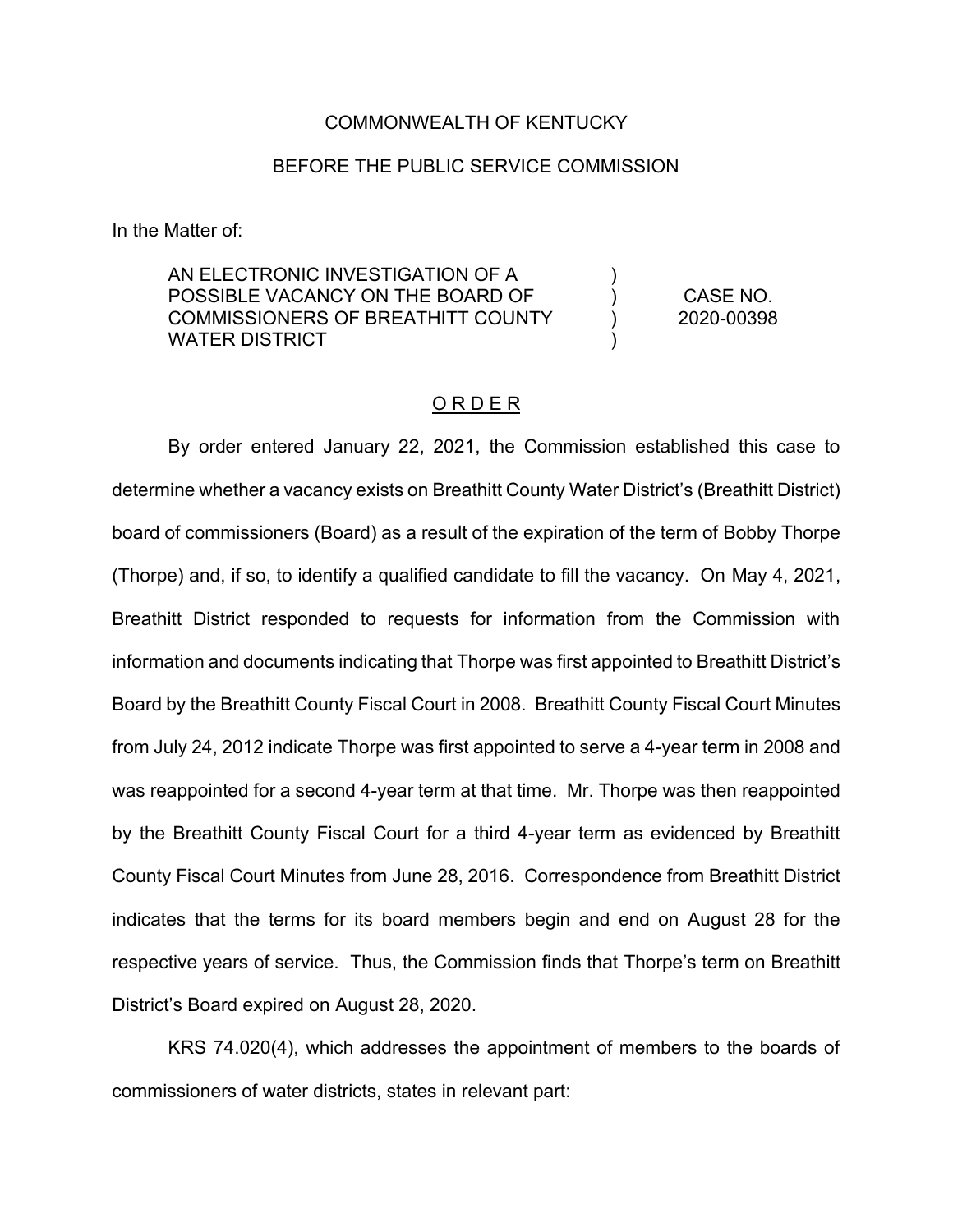Vacancies shall be filled by the same appointing authority which is empowered to make the original appointment. Vacancies resulting from cause other than expiration of the term shall be filled for the unexpired term only. Notwithstanding KRS 67.710, a vacancy resulting from the expiration of a term or the death, resignation, or removal of the incumbent shall be filled by the Public Service Commission if, within ninety (90) days following the vacancy, the vacancy has not been filled by the appropriate county judge/executive with approval of the fiscal court.

Since Thorpe's term on the Board expired more than 90 days ago, the Commission has the authority to fill the position. Accordingly, the Commission finds that further proceedings are necessary to determine who should be appointed to fill the position.

To ensure that a wide range of candidates are considered, the Commission will require Breathitt District to publish the notice of vacancy attached as an Appendix to this Order in a newspaper of general circulation in Breathitt County. The Commission will consider any applications submitted within 20 days after the publication of notice, and each such application should be made in writing and sent via electronic mail to PSCED@ky.gov. Any application should include the applicant's name, address, telephone number, and qualifications. The Commission will also consider recommendations and letters from references submitted in writing via electronic mail and received within a reasonable time. Any applications or references letter letters should reference this case number to ensure they are placed in the proper file. After receiving the applications, the Commission will determine whether each candidate meets the constitutional and statutory requirements for the office of water district commissioner and, of those candidates that meet these requirements, which is best suited to sit on Breathitt District's Board.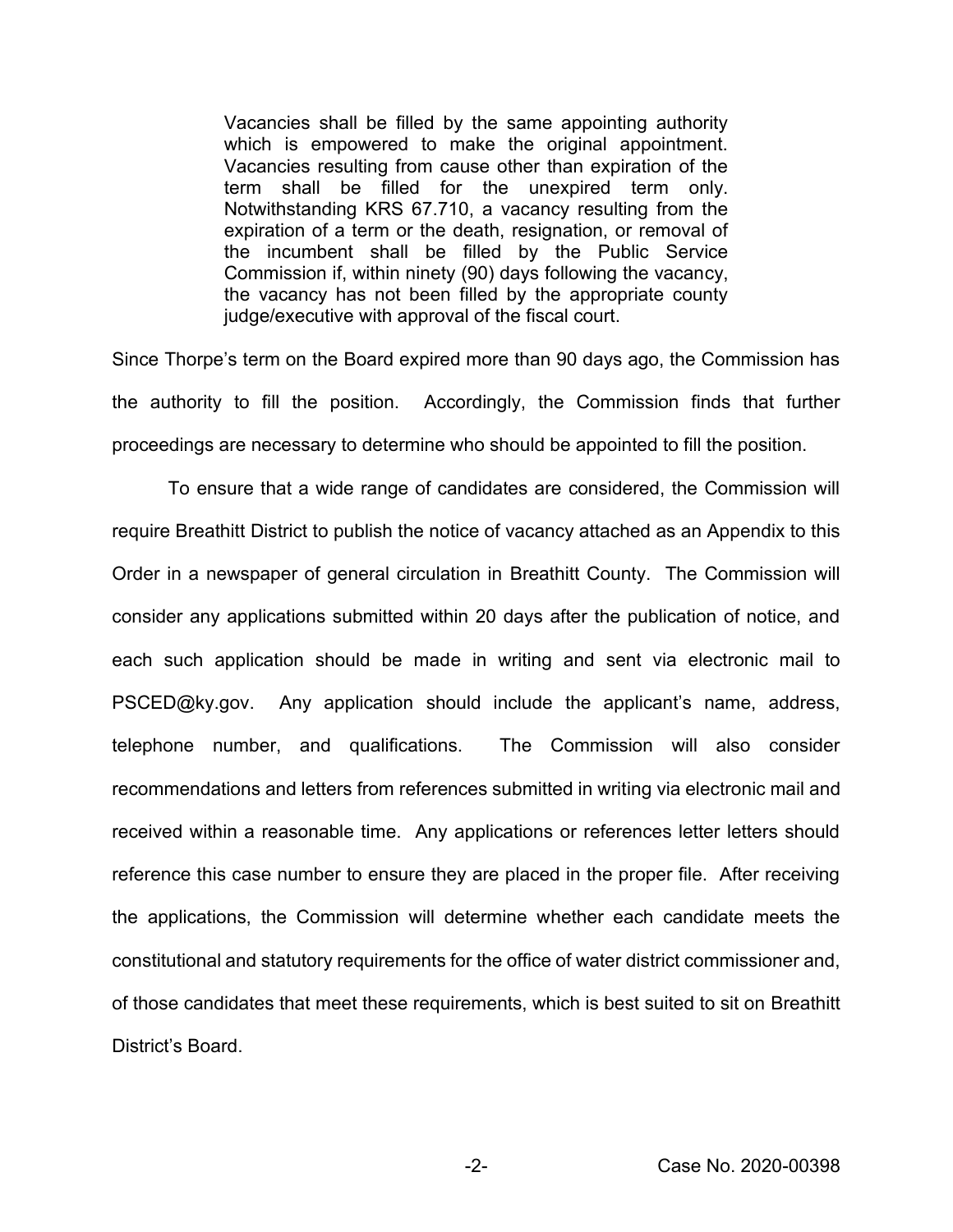IT IS THEREFORE ORDERED that:

1. Within 20 days of the date of entry of this Order, Breathitt District shall publish, in a newspaper of general circulation in Breathitt County, the notice of the vacancy on Breathitt District's Board attached as an Appendix hereto.

2. Within five days of the publication, Breathitt District shall supply proof of publication to the Commission.

3. Within 20 days of the date of publication, any person who wishes to apply as a candidate to fill the vacancy on Breathitt District's Board shall submit to the Commission, in writing, via electronic mail, their name, address, telephone number, qualifications and should reference Case No. 2020-00398.

4. The term of the commissioner appointed shall be four years from the end of the term, which is now vacant pursuant to KRS 74.020.

5. The Executive Director shall serve a copy of this Order upon the Breathitt County Judge/Executive, the members of the Breathitt County Fiscal Court, and Breathitt District's Board.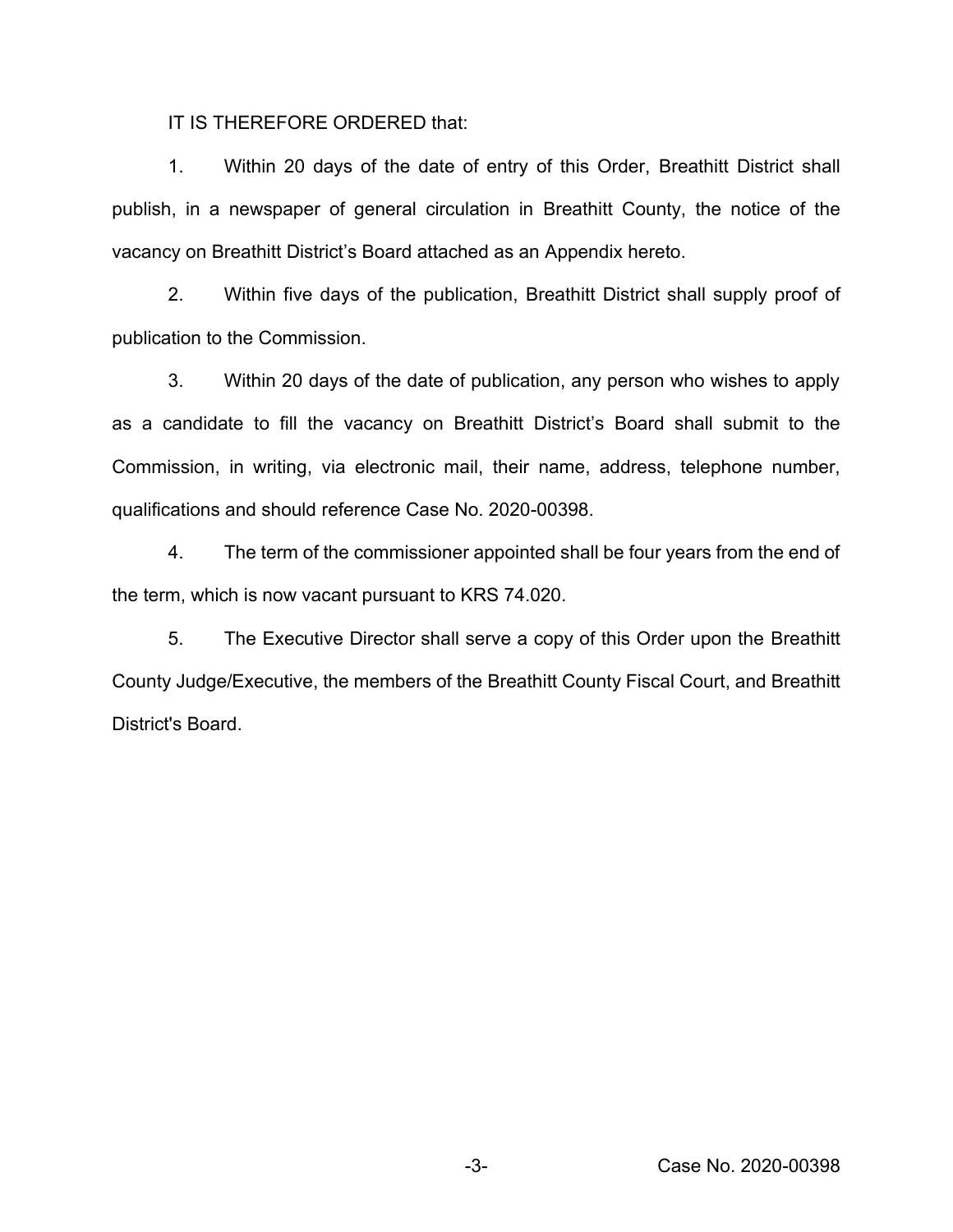By the Commission



ATTEST:

 $^{\prime}$  friderell

Executive Director

Case No. 2020-00398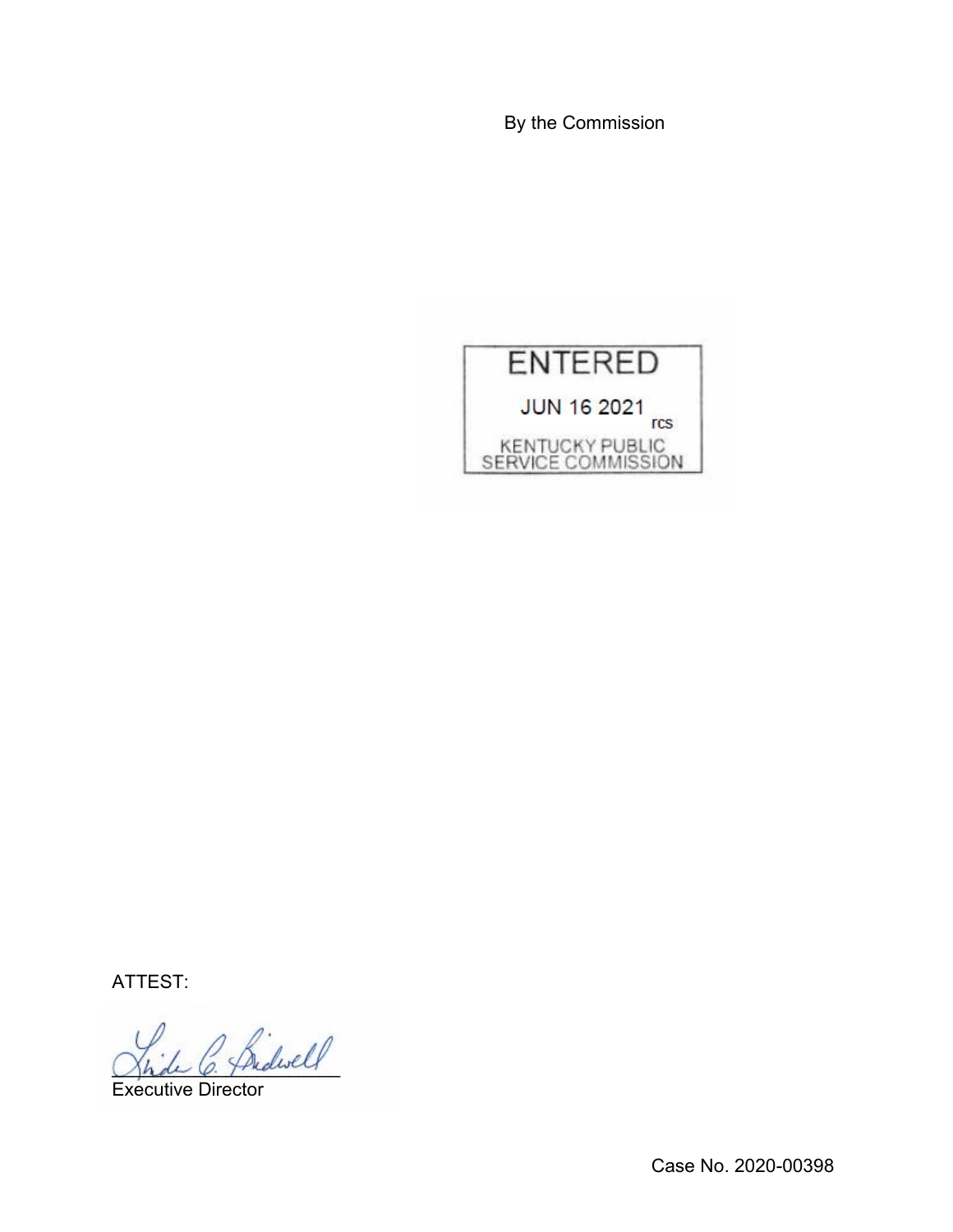# APPENDIX

# APPENDIX TO AN ORDER OF THE KENTUCKY PUBLIC SERVICE COMMISSION IN CASE NO. 2020-00398 DATED JUN 16 2021

Let it be known to the residents served by Breathitt County Water District that there is a vacancy on the Breathitt County Water District Board of Commissioners. The requirements to serve as a commissioner can be found at KRS 74.020. Any person interested in applying for the position shall submit notification, in writing, via electronic mail, referencing Case No. 2020-00398, with contact information and any qualifications to the Public Service Commission at PSCED@ky.gov within 20 days of the date of this publication.